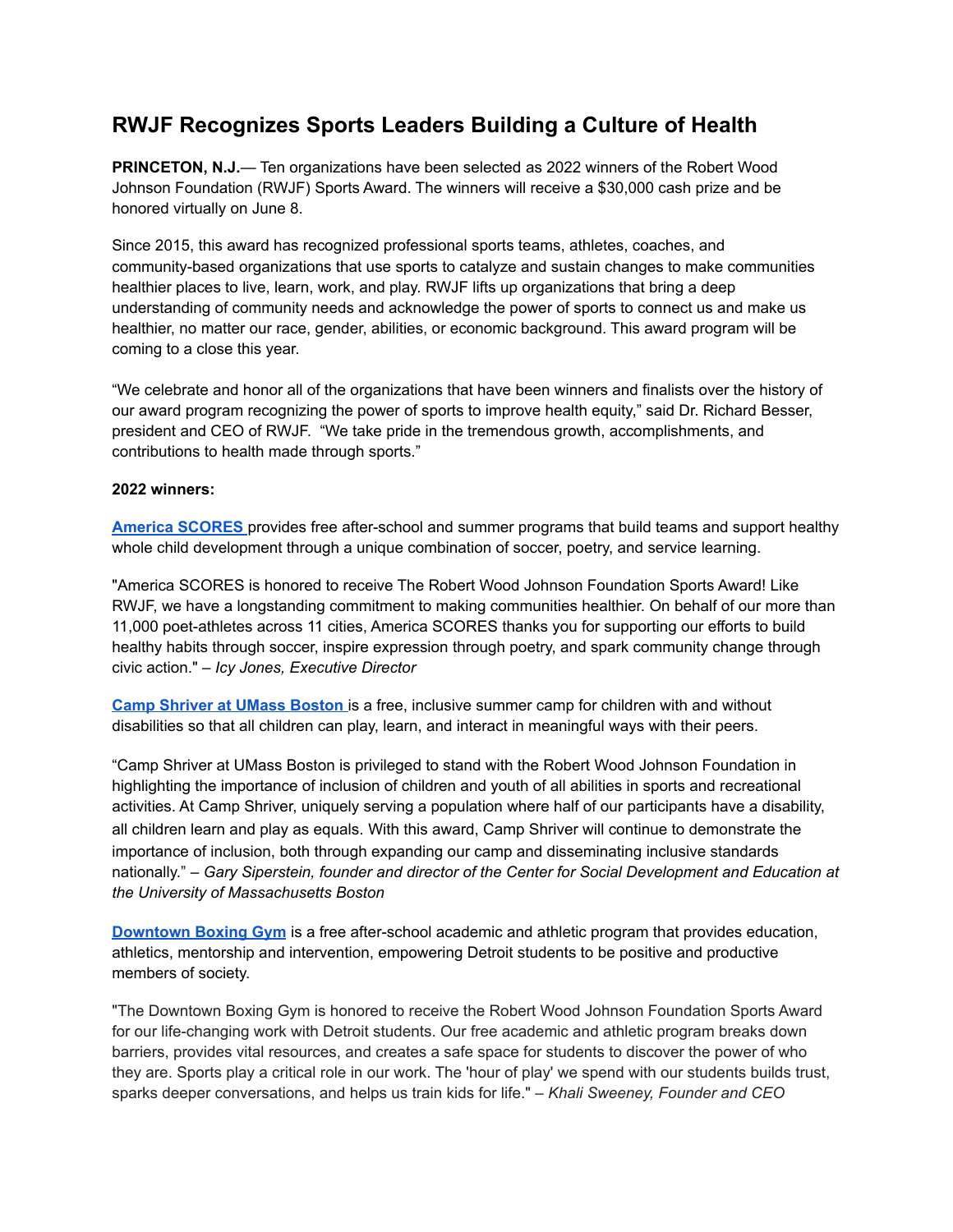**Harlem [Lacrosse](https://www.harlemlacrosse.org/)** provides opportunities, relationships, and experiences that activate the skills and traits to put youth on a path to success as students, athletes, and citizens.

"Harlem Lacrosse is honored to receive the Robert Wood Johnson Foundation sports award alongside so many other incredible organizations. Harlem Lacrosse supports students by placing program directors in schools every day and integrating sports-based youth development with academic intervention. We believe that our participants deserve access to the best possible academic, enrichment and athletic experiences as a matter of equity and are so grateful to the Robert Wood Johnson Foundation for helping us provide healthy, empowering opportunities to more students with this award." *– Mike Levin, CEO*

**New [Heights](https://www.newheightsnyc.org/)** uses basketball as a "hook" to engage youth, help them access high quality educational opportunities, and instill in them the values and life skills that will prepare them for success in life beyond sports.

"On behalf of our Board, staff and especially our student-athletes, thank you to the Robert Wood Johnson Foundation for recognizing the important work we do at New Heights to help young people develop the academic and athletic skills to support physical and mental health throughout their lives. We are deeply honored to receive the RWJF Sports Award, which comes at a critical time as we expand our programs and our organization to ultimately reach thousands of additional youth and families in Brooklyn and throughout New York City." – *Ted Smith, Executive Director*

**[Skate](https://www.skatelikeagirl.com/) Like a Girl** empowers skaters, especially young women and/or trans people, to grow into strong, confident leaders who promote and implement social equity.

"It is a tremendous honor for Skate Like a Girl to receive this award for our work creating a more inclusive community. As a skateboarding organization, we have always dreamed of what we do being recognized as a sport and as something that plays a role in keeping young people active and thriving." – *Kristin Ebeling, Executive Director*

**Snider [Hockey](http://sniderhockey.org/)** is a nationally acclaimed non-profit that uses the sport of hockey to educate and empower under-resourced youth of Philadelphia to prosper in the game of life.

"Snider Hockey is thrilled and honored to be chosen for the Robert Wood Johnson Foundation Sports Award in recognition of our mission of building lives and uniting communities. We have long recognized the impact that sports–particularly ice hockey!--can have on a young person's life, and we thank RWJF for their shared commitment of removing barriers to health equity for under-resourced youth." – *Scott Tharp, President/CEO*

**[Students](https://studentsrunphilly.org/) Run Philly Style** transforms students' lives through running and mentorship, supporting Philadelphia youth facing high levels of adversity.

"Students Run Philly Style is incredibly honored to now be a recipient of the RWJF Sports Award. This honor is a wonderful validation of the organization's commitment to building the confidence, resilience and community to best support young people in Philadelphia. We are thrilled to be recognized as part of this amazing group of organizations and look forward to creating healthier and more equitable spaces within which youth can thrive." - *Andy Kucer, Executive Director*

**Team [Prime](https://teamprimetime.org/) Time**'s program, Prime Time Games, is a full-inclusion, peer-mentor sports program wherein students coach and play alongside children with developmental disabilities.